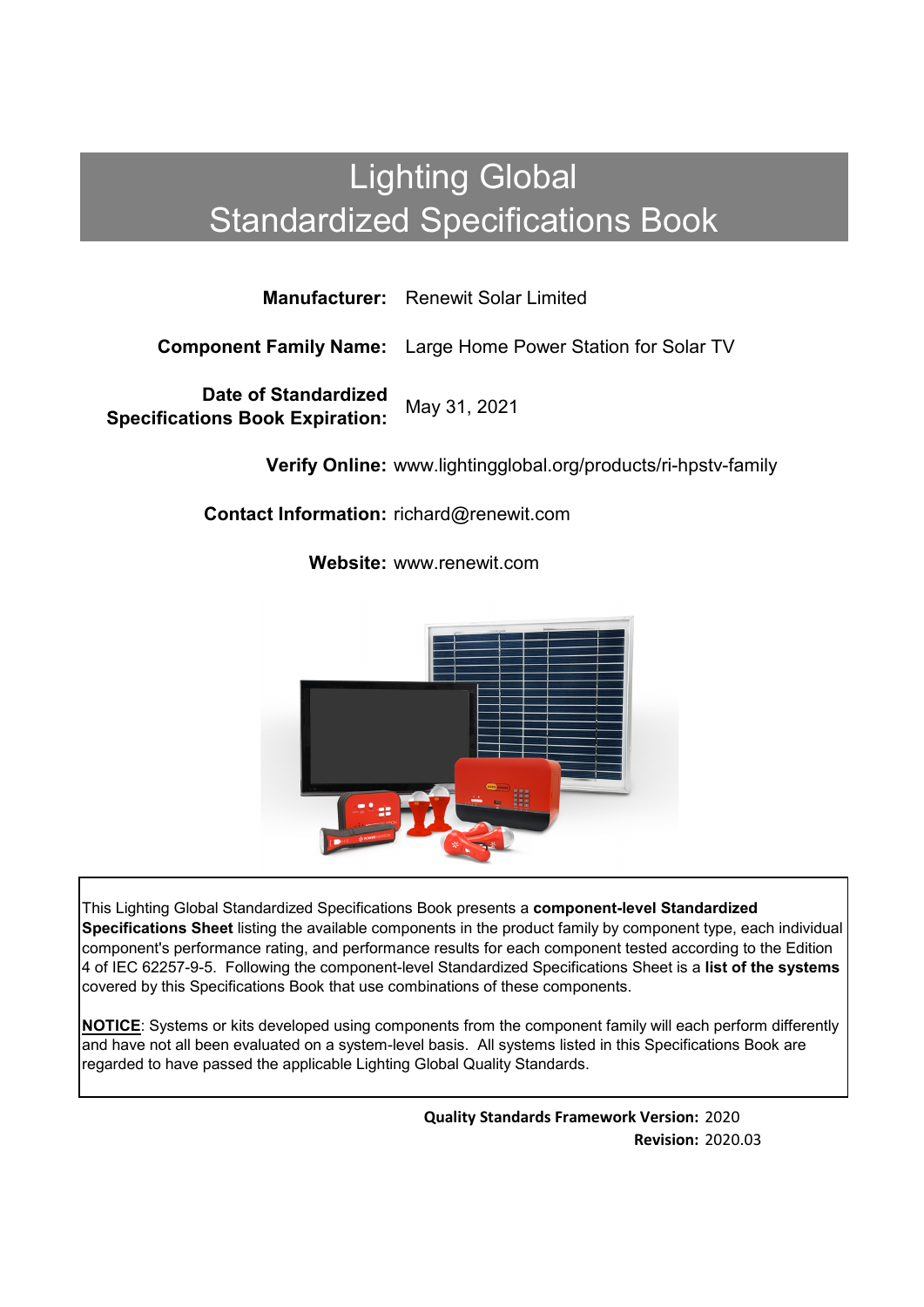## **Component-Level Standardized Specifications Sheet** Renewit Solar Limited

### Large Home Power Station for Solar TV

| <b>Battery Capacity</b><br>Name /<br><b>Nominal</b>                     | <b>Battery / Control Box</b> |                          |        |                                     |  |  |
|-------------------------------------------------------------------------|------------------------------|--------------------------|--------|-------------------------------------|--|--|
| Voltage (V)<br><b>Model Number</b><br>(mAh)<br>(mAh)                    |                              | <b>Battery Chemistry</b> | Rating | <b>Measured Battery</b><br>Capacity |  |  |
| Main Unit with 15.4 Ah battery<br>15400<br>15400<br>Lithium Ion<br>14.8 |                              |                          |        |                                     |  |  |
| Main Unit with 9 Ah battery<br>Lithium Ion<br>14.8<br>9000<br>--        |                              |                          |        |                                     |  |  |
| Main Unit with 6.6 Ah battery<br>Lithium Ion<br>6600<br>14.8<br>6700    |                              |                          |        |                                     |  |  |
| Wireless lamp battery<br>Litihium Ion<br>3.7<br>2000<br>2000            |                              |                          |        |                                     |  |  |
| Flashlight battery<br>3.2<br>LiFePO4<br>420<br>400                      |                              |                          |        |                                     |  |  |

#### **PV Module**

| Name / Model Number | <b>Peak Power at STC Rating</b><br>(W) | <b>Measured Peak Power at STC</b><br>(W) |
|---------------------|----------------------------------------|------------------------------------------|
| 56 W                | 60                                     | 56                                       |
| 40 W                | 40                                     | $- -$                                    |
| 30 W                | 30                                     | 33                                       |

#### **Light Sources\***

|                     | <b>Luminous Flux</b><br>Rating (Im) |       |     | <b>Measured Luminous</b><br>Flux (Im) | <b>Measured Lamp</b><br>Efficacy (Im/W) |     |  |
|---------------------|-------------------------------------|-------|-----|---------------------------------------|-----------------------------------------|-----|--|
| Name / Model Number | <b>High</b>                         | Low   |     | Low                                   | <b>High</b>                             | Low |  |
| Wired Lamp          | 120                                 | $- -$ | 100 | 45                                    | 150                                     | 150 |  |
| Wireless Lamp       | $\sim$ $\sim$                       | $- -$ | 130 | 61                                    | 130                                     | 140 |  |
| Flashlight          | 25                                  | --    | 24  | $- -$                                 | 110                                     | --  |  |

#### **Appliances\***

| Name / Model Number | <b>Description</b>                                                                        | <b>Rated</b> | <b>Measured</b><br><b>Power</b><br><b>Power (W) During Use</b><br>(W) | <b>Rated</b><br><b>Battery</b><br>Capacity<br>(mAh) | <b>Measured</b><br><b>Battery</b><br><b>Capacity</b><br>(mAh) |
|---------------------|-------------------------------------------------------------------------------------------|--------------|-----------------------------------------------------------------------|-----------------------------------------------------|---------------------------------------------------------------|
| 24" TV              | One 24" LED TV with<br>a power consumption<br>of 14 W while in use                        |              | 14                                                                    |                                                     |                                                               |
| 8" Fan              | One USB plug-in table<br>fan on high with a<br>power consumption of<br>5.5 W while in use | 5.5          | 5.5                                                                   |                                                     |                                                               |
| Portable radio      | AM/FM rechargeable<br>radio with 3.7 V Li-ion<br>battery                                  |              | 0.16                                                                  | 1000                                                | 990                                                           |

**NOTICE:** As indicated, not all components listed on this page were tested according to the Quality Test Method (QTM) in Edition 4 of IEC 62257-9-5. However, based on the satisfactory performance of the tested components in the family, the components that were not tested are regarded to have passed the applicable Lighting Global Quality Standards. In addition, all tested components passed an internal inspection, the full array of applicable QTM durability tests, as well as ingress protection testing (where applicable).

\*Light points and appliances may perform differently when used with different systems.